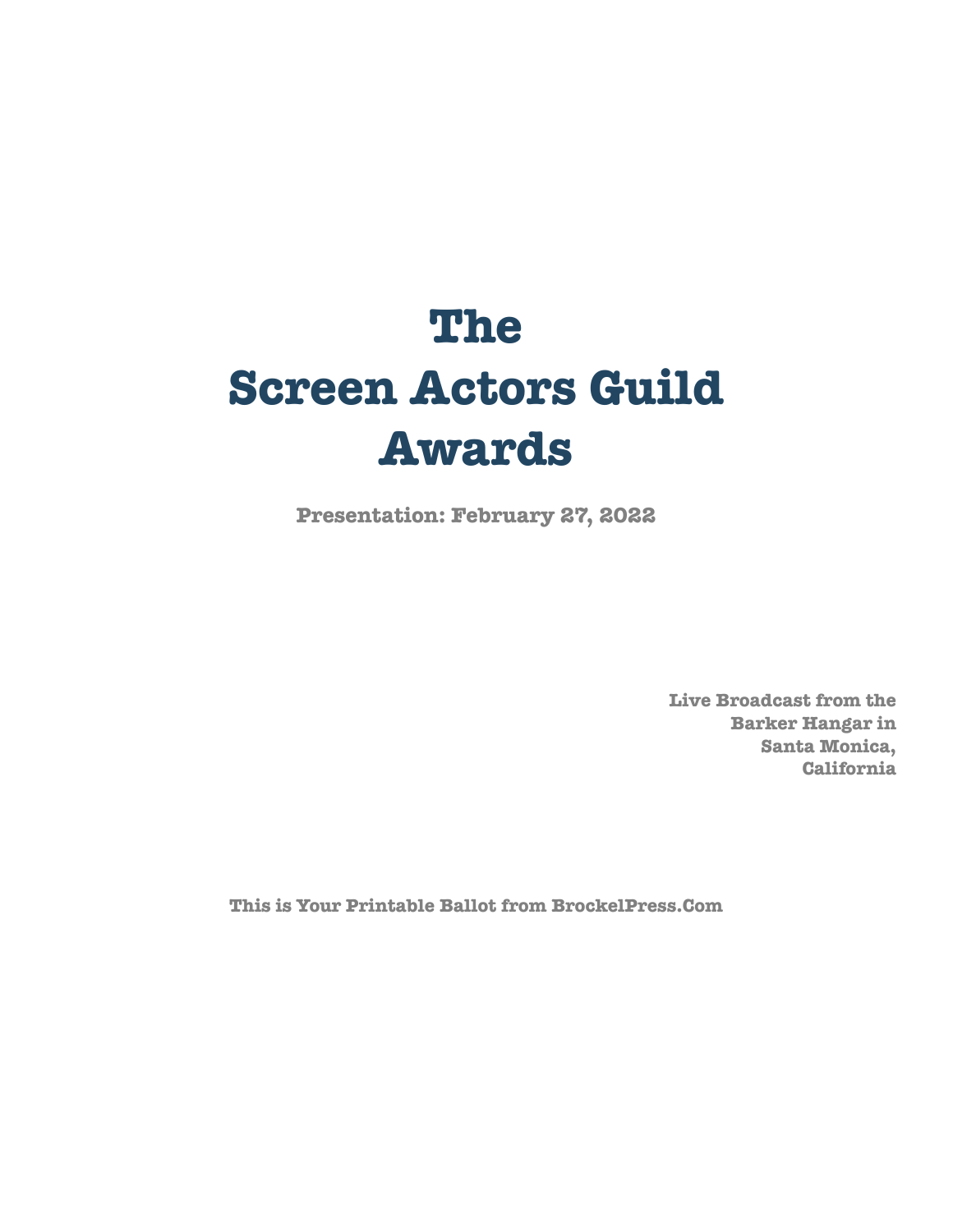# **The Motion Picture Nominees are:**

#### **Outstanding Performance by a Male Actor in a Leading Role**

- JAVIER BARDEM / Desi Arnaz "BEING THE RICARDOS*"*
- BENEDICT CUMBERBATCH / Phil Burbank "THE POWER OF THE DOG*"*
- ANDREW GARFIELD / Jon "TICK, TICK...BOOM!"
- WILL SMITH / Richard Williams "KING RICHARD"
- DENZEL WASHINGTON / Macbeth "THE TRAGEDY OF MACBETH"

#### **Outstanding Performance by a Female Actor in a Leading Role**

- JESSICA CHASTAIN / Tammy Faye Bakker "THE EYES OF TAMMY FAYE"
- OLIVIA COLMAN / Leda "THE LOST DAUGHTER"
- LADY GAGA / Patrizia Reggiani "HOUSE OF GUCCI"
- JENNIFER HUDSON / Aretha Franklin "RESPECT"
- NICOLE KIDMAN / Lucille Ball "BEING THE RICARDOS"

#### **Outstanding Performance by a Male Actor in a Supporting Role**

- BEN AFFLECK / Uncle Charlie "THE TENDER BAR"
- BRADLEY COOPER / Jon Peters "LICORICE PIZZA"
- TROY KOTSUR / Frank Rossi "CODA"
- JARED LETO / Paolo Gucci "HOUSE OF GUCCI"
- KODI SMIT-McPHEE / Peter Gordon "THE POWER OF THE DOG"

#### **Outstanding Performance by a Female Actor in a Supporting Role**

- CAITRÍONA BALFE / Ma "BELFAST"
- CATE BLANCHETT / Dr. Lilith Ritter "NIGHTMARE ALLEY"
- ARIANA DeBOSE / Anita "WEST SIDE STORY"
- KIRSTEN DUNST / Rose Gordon "THE POWER OF THE DOG"
- RUTH NEGGA / Clare "PASSING"

#### **Outstanding Performance by a Cast in a Motion Picture**

#### **BELFAST**

CAITRÍONA BALFE / Ma JUDI DENCH / Granny JAMIE DORNAN / Pa JUDE HILL / Buddy CIARÁN HINDS / Pop COLIN MORGAN / Billy Clanton

#### **DON'T LOOK UP**

CATE BLANCHETT / Brie Evantee TIMOTHÉE CHALAMET / Yule LEONARDO DiCAPRIO / Dr. Randall Mindy ARIANA GRANDE / Riley Bina JONAH HILL / Jason Orlean JENNIFER LAWRENCE / Kate Dibiasky MELANIE LYNSKEY / June Mindy SCOTT MESCUDI / DJ Chello ROB MORGAN / Dr. Teddy Oglethorpe HIMESH PATEL / Phillip RON PERLMAN / Benedict Drask TYLER PERRY / Jack Bremmer MARK RYLANCE / Peter Isherwell MERYL STREEP / President Orlean

#### **CODA**

EUGENIO DERBEZ / Bernardo Villalobos DANIEL DURANT / Leo Rossi EMILIA JONES / Ruby Rossi TROY KOTSUR / Frank Rossi MARLEE MATLIN / Jackie Rossi FERDIA WALSH-PEELO / Miles

#### **HOUSE OF GUCCI**

ADAM DRIVER / Maurizio Gucci LADY GAGA / Patrizia Reggiani SALMA HAYEK / Pina Auriemma JACK HUSTON / Domenico De Sole JEREMY IRONS / Rodolfo Gucci JARED LETO / Paolo Gucci AL PACINO / Aldo Gucci

#### **KING RICHARD**

JON BERNTHAL / Rick Macci AUNJANUE ELLIS / Oracene Williams TONY GOLDWYN / Paul Cohen SANIYYA SIDNEY / Venus Williams DEMI SINGLETON / Serena Williams WILL SMITH / Richard Williams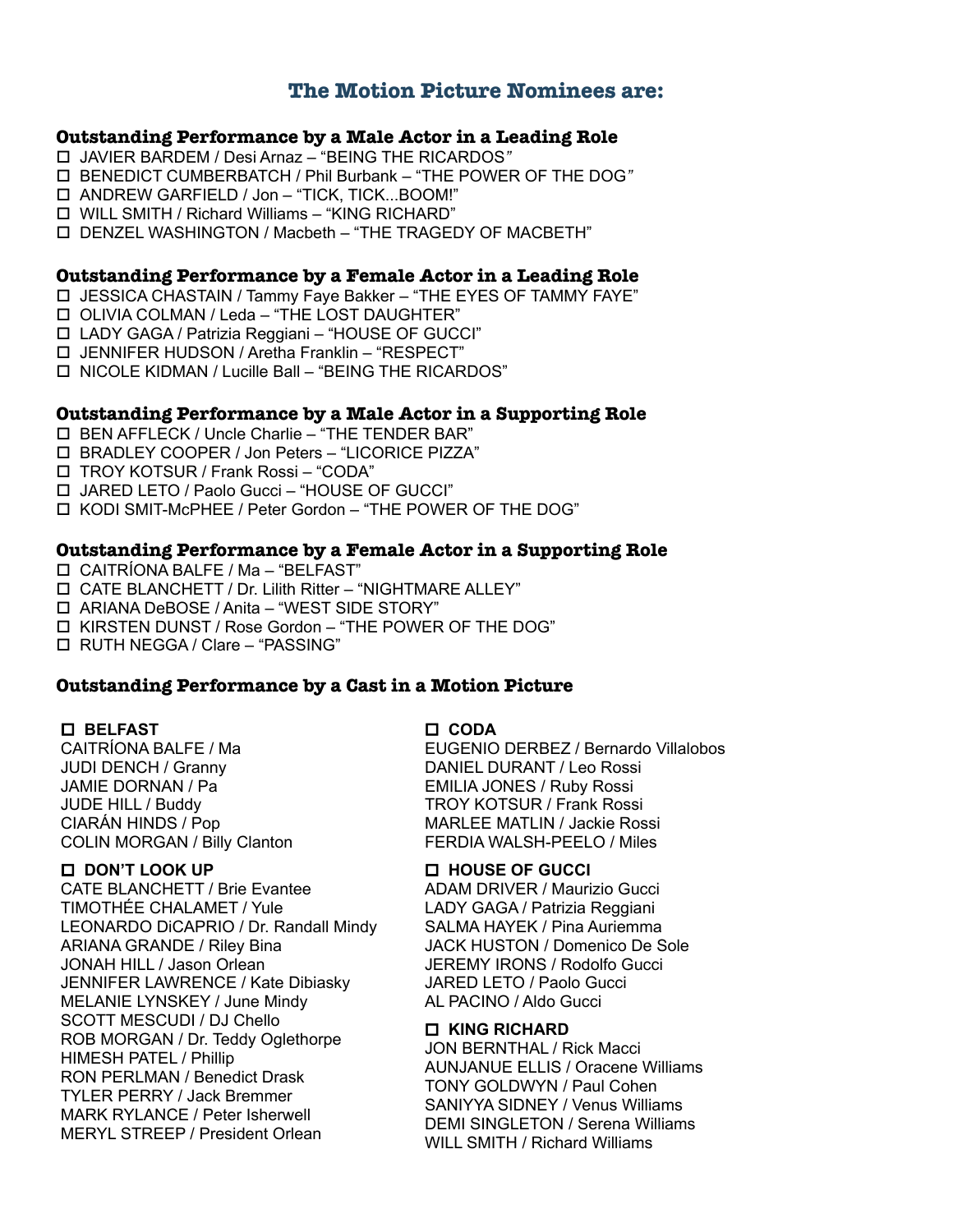# **Outstanding Action Performance by a Stunt Ensemble in a Motion Picture**

- "BLACK WIDOW"
- "DUNE"
- "THE MATRIX RESURRECTIONS"
- "NO TIME TO DIE"
- "SHANG-CHI AND THE LEGEND OF THE TEN RINGS"

# **The Television Program Nominees are:**

# **Outstanding Performance by a Male Actor in a**

#### **Television Movie or Limited Series**

- MURRAY BARTLETT / Armond "THE WHITE LOTUS"
- OSCAR ISAAC / Jonathan "SCENES FROM A MARRIAGE"
- MICHAEL KEATON / Dr. Samuel Finnix "DOPESICK"
- EWAN McGREGOR / Halston "HALSTON"
- EVAN PETERS / Det. Colin Zabel "MARE OF EASTTOWN"

# **Outstanding Performance by a Female Actor in a**

# **Television Movie or Limited Series**

- JENNIFER COOLIDGE / Tanya "THE WHITE LOTUS"
- CYNTHIA ERIVO / Aretha Franklin "GENIUS: ARETHA"
- MARGARET QUALLEY / Alex "MAID"
- JEAN SMART / Helen Fahey "MARE OF EASTTOWN"
- KATE WINSLET / Mare Sheehan "MARE OF EASTTOWN"

## **Outstanding Performance by a Male Actor in a Drama Series**

- BRIAN COX / Logan Roy "SUCCESSION"
- $\Box$  BILLY CRUDUP  $\overline{I}$  Cory Ellison "THE MORNING SHOW"
- KIERAN CULKIN / Roman Roy "SUCCESSION"
- LEE JUNG-JAE / Seong Gi-hun "SQUID GAME"
- JEREMY STRONG / Kendall Roy "SUCCESSION"

## **Outstanding Performance by a Female Actor in a Drama Series**

- JENNIFER ANISTON / Alex Levy "THE MORNING SHOW"
- JUNG HO-YEON / Kang Sae-byeok "SQUID GAME"
- ELISABETH MOSS / June Osborne/Offred "THE HANDMAID'S TALE"
- SARAH SNOOK / Shiv Roy "SUCCESSION"
- REESE WITHERSPOON / Bradley Jackson "THE MORNING SHOW"

## **Outstanding Performance by a Male Actor in a Comedy Series**

- MICHAEL DOUGLAS / Sandy Kominsky "THE KOMINSKY METHOD"
- BRETT GOLDSTEIN / Roy Kent "TED LASSO"
- STEVE MARTIN / Charles-Haden Savage "ONLY MURDERS IN THE BUILDING"
- MARTIN SHORT / Oliver Putnam "ONLY MURDERS IN THE BUILDING"
- JASON SUDEIKIS / Ted Lasso "TED LASSO"

# **Outstanding Performance by a Female Actor in a Comedy Series**

- ELLE FANNING / Catherine "THE GREAT"
- SANDRA OH / Ji-Yoon Kim "THE CHAIR"
- JEAN SMART / Deborah Vance "HACKS"
- JUNO TEMPLE / Keeley Jones "TED LASSO"
- HANNAH WADDINGHAM / Rebecca Welton "TED LASSO"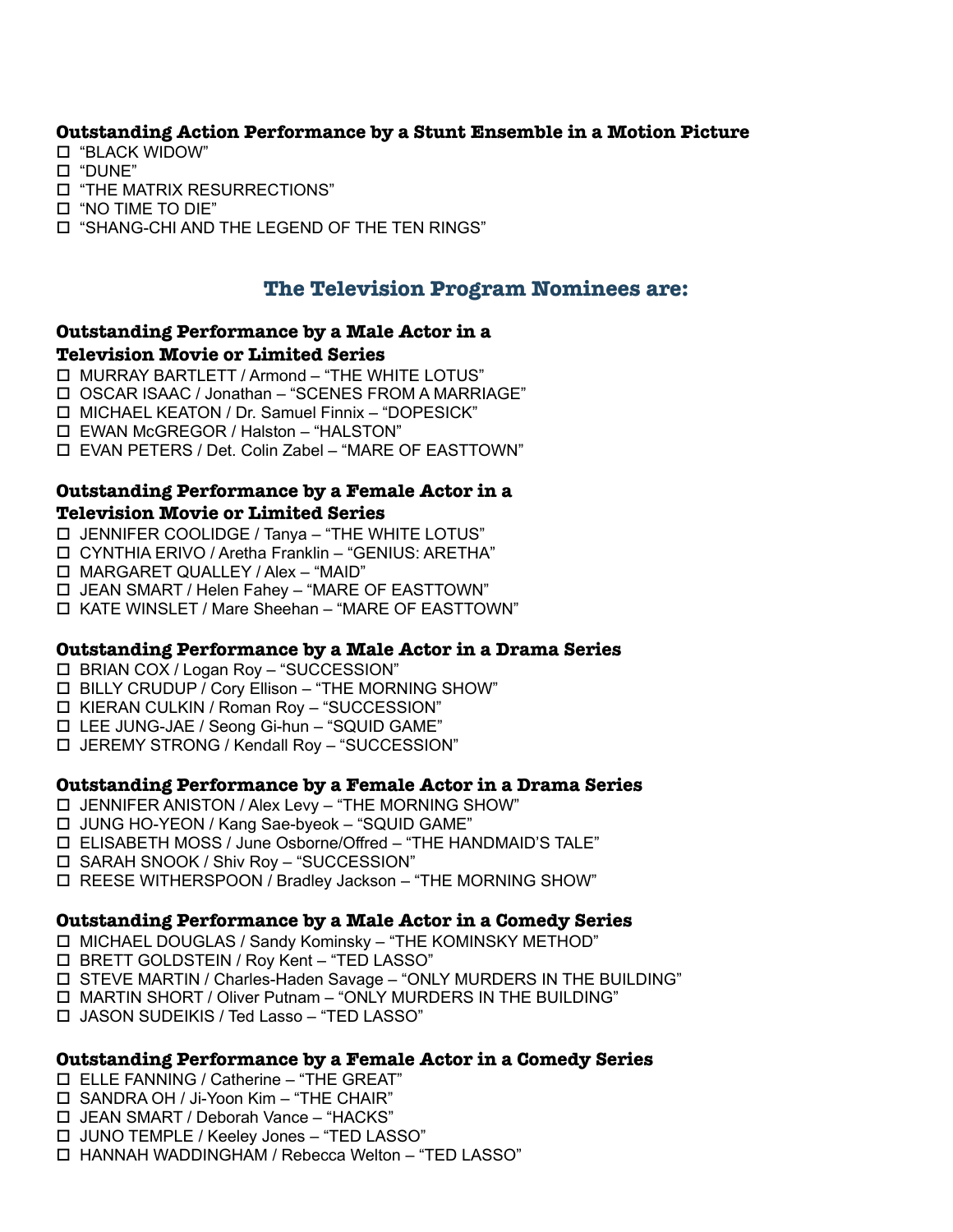## **Outstanding Performance by an Ensemble in a Drama Series**

#### **THE HANDMAID'S TALE**

ALEXIS BLEDEL / Emily Malek MADELINE BREWER / Janine Lindo AMANDA BRUGEL / Rita Blue ANN DOWD / Aunt Lydia Clements O-T FAGBENLE / Luke Bankole JOSEPH FIENNES / Commander Waterford SAM JAEGER / Mark Tuello MAX MINGHELLA / Commander Nick Blaine ELISABETH MOSS / June Osborne/Offred YVONNE STRAHOVSKI / Serena Joy Waterford BRADLEY WHITFORD / Commander Lawrence SAMIRA WILEY / Moira Strand

## **SQUID GAME**

HEO SUNG-TAE / Deok-su JUN YOUNG-SOO / Game Operator Voice JUNG HO-YEON / Kang Sae-byeok KIM JOO-RYOUNG / Mi-nyeo LEE BYUNG-HUN / Front Man LEE JUNG-JAE / Seong Gi-hun OH YOUNG-SOO / Oh Il-nam PARK HAE-SOO / Cho Sang-woo ANUPAM TRIPATHI / Ali WI HA-JUN / Hwang Jun-ho

## **SUCCESSION**

NICHOLAS BRAUN / Greg Hirsch JULIANA CANFIELD / Jess Jordan BRIAN COX / Logan Roy KIERAN CULKIN / Roman Roy DAGMARA DOMINCZYK / Karolina Novotney PETER FRIEDMAN / Frank Vernon JIHAE / Berry Schneider JUSTINE LUPE / Willa MATTHEW MACFADYEN / Tom Wambsgans DASHA NEKRASOVA / Comfrey Pellits SCOTT NICHOLSON / Colin DAVID RASCHE / Karl Muller ALAN RUCK / Connor Roy J. SMITH-CAMERON / Gerri Kellman SARAH SNOOK / Shiv Roy FISHER STEVENS / Hugo Baker JEREMY STRONG / Kendall Roy ZOË WINTERS / Kerry Castellabate

# **THE MORNING SHOW**

JENNIFER ANISTON / Alex Levy SHARI BELAFONTE / Julia ELI BILDNER / Joel Rapkin NESTOR CARBONELL / Yanko Flores STEVE CARELL / Mitch Kessler BILLY CRUDUP / Cory Ellison MARK DUPLASS / Charlie "Chip" Black AMBER FRIENDLY / Layla Bell JANINA GAVANKAR / Alison Namazi VALERIA GOLINO / Paola Lambruschini TARA KARSIAN / Gayle Berman HANNAH LEDER / Isabella GRETA LEE / Stella Bak JULIANNA MARGULIES / Laura Peterson JOE MARINELLI / Donny Spagnoli MICHELLE MEREDITH / Lindsey Sherman RUAIRI O'CONNOR / Ty Fitzgerald JOE PACHECO / Bart Daley KAREN PITTMAN / Mia Jordan VICTORIA TATE / Rena Robinson DESEAN K. TERRY / Daniel Henderson REESE WITHERSPOON / Bradley Jackson

# **YELLOWSTONE**

 **HACKS**

KELSEY ASBILLE / Monica Dutton WES BENTLEY / Jamie Dutton RYAN BINGHAM / Walker GIL BIRMINGHAM / Thomas Rainwater IAN BOHEN / Ryan EDEN BROLIN / Mia KEVIN COSTNER / John Dutton HUGH DILLON / Sheriff Donnie Haskell LUKE GRIMES / Kayce Dutton HASSIE HARRISON / Laramie COLE HAUSER / Rip Wheeler JEN LANDON / Teeter FINN LITTLE / Carter BRECKEN MERRILL / Tate Dutton WILL PATTON / Garrett Randle PIPER PERABO / Summer Higgins KELLY REILLY / Beth Dutton DENIM RICHARDS / Colby TAYLOR SHERIDAN / Travis FORRIE J. SMITH / Lloyd JEFFERSON WHITE / Jimmy Hurdstrom

# **Outstanding Performance by an Ensemble in a Comedy Series**

## **THE GREAT**

JULIAN BARRATT / Dr. Vinodel BELINDA BROMILOW / Aunt Elizabeth SACHA DHAWAN / Orlo ELLE FANNING / Catherine PHOEBE FOX / Marial BAYO GBADAMOSI / Arkady

ROSE ABDOO / Josefina CARL CLEMONS-HOPKINS / Marcus Vaughan PAUL W. DOWNS / Jimmy Lusaque, Jr. HANNAH EINBINDER / Ava Daniels MARK INDELICATO / Damien POPPY LIU / Kiki